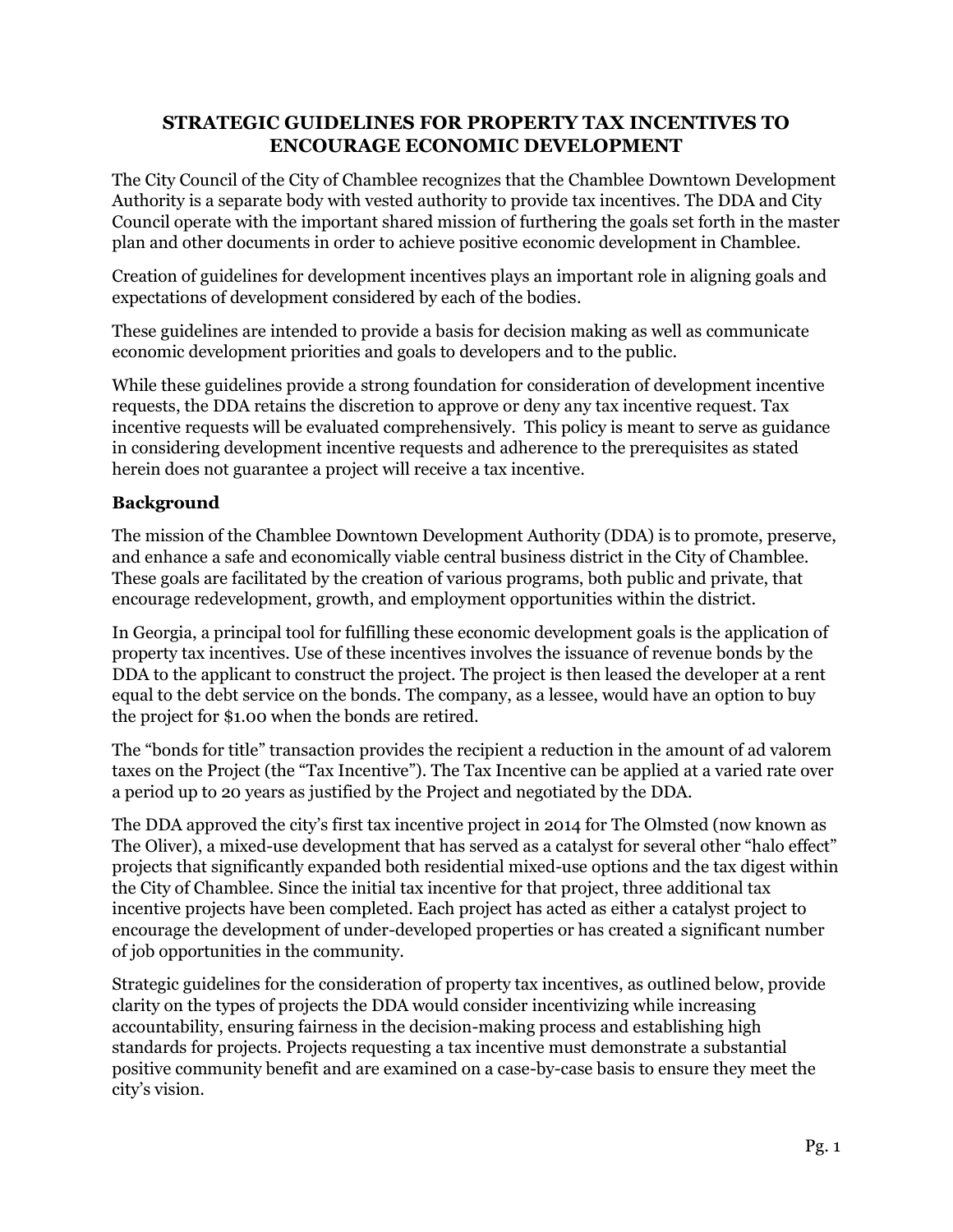## **Prerequisites**

The DDA is charged by the City of Chamblee with providing Tax Incentives only to projects determined by resolution of its board of directors to be effective in achieving economic development purposes aligned with the city's master plan and vision for economic and community development. Prior to the DDA's preliminary approval (the "Inducement") to provide Tax Incentives to a Project, the following prerequisites must be met:

• The project must be **located within the boundaries of the DDA**, which are primarily located along Peachtree Boulevard and Peachtree Road.



- The project must submit a **formal and complete application**, including a narrative describing the nature of the project, project location, project size and breakdown of estimated costs, number of jobs created or saved, and the requested property tax savings schedule.
- A full city, county, and county school board **fiscal impact analysis** of the project must be conducted at the expense of the applicant by a financial analyst selected by the DDA. The fiscal impact analysis measures the estimated revenues to be derived by the principal jurisdictions that would tax the project and the estimated service costs of such jurisdictions as a result of the project (see Appendix A for an example).
- A **project pro forma**.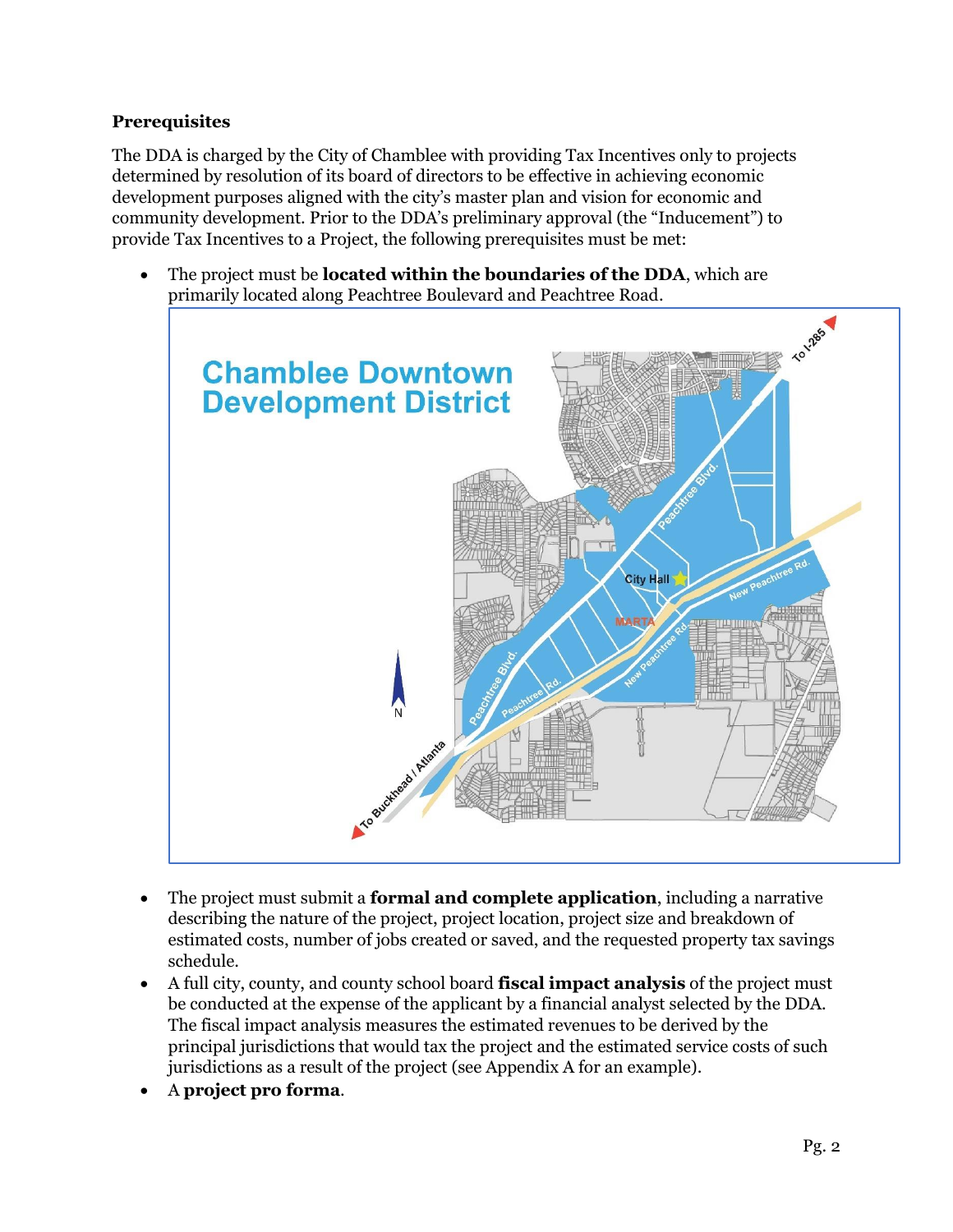- The project must qualify as an **eligible "project" under Georgia [law governing](https://law.justia.com/codes/georgia/2010/title-36/provisions/chapter-62/36-62-7/) [Development Authorities](https://law.justia.com/codes/georgia/2010/title-36/provisions/chapter-62/36-62-7/)**.
- The **DDA** must judge that a Bonds for Title Transaction is appropriate for the project via a **majority vote** by its board members. Voting members weight the project against the standard of furthering redevelopment, growth, employment opportunities, and other economic development priorities.
- The DDA must judge that the applicant can meet its obligations pursuant to all relevant agreements. Additionally, the project must be deemed **feasible for implementation**.
- The project must **comply with applicable ordinances**, including zoning requirements.
- The project must be **consistent with existing local and regional planning efforts**. Priority for project locations are areas such as an Opportunity Zone, a Livable Centers Initiative area, the Town Center Master Plan area, a designated development corridor, a blighted area, a census tract eligible for New Market Tax Credits, or an area of development that would eliminate "islands" of undeveloped property between redeveloped properties.
- Developers must **enter a Notice of Intent to File** following documented substantive conversations with the Council Member(s) representing the district encompassing the project location. This process must take place prior to completing the Development of Community Impact (DCI) process or at least 90 days prior to applying for the incentive.

The DDA will consult with various economic development partners and consultants as it deems suitable, or as required by its procedures, in assessing an application for Tax Incentives.

Previously approved projects have not been required to meet a minimum investment amount in order to apply for a Tax Incentive. Because the applicant will pay all associated legal costs and Authority fees, the applicant must weigh the costs against estimated savings.

## **Considerations in Providing an Incentive**

In evaluating the appropriateness of a completed application that meets all prerequisites to receiving a tax abatement as a development incentive, the DDA board will measure against the following principal factors:

## Creation of Jobs

*Projects creating at least 15 new jobs in a target industry in Chamblee may be considered for a tax incentive. Incentive amount per job is based upon the job salary as compared to the average wage in DeKalb County.*

## Housing Diversity

*The metro Atlanta area, including Chamblee, is experiencing strong housing demand and a strain on attainable housing, impacting the local workforce and households at a range of incomes. Residential projects seeking a development incentive must fulfill specific requirements related to affordable housing.*

## Public Infrastructure Investment

*The contribution of public infrastructure or facilities such as parks, traffic improvements, or pedestrian improvements*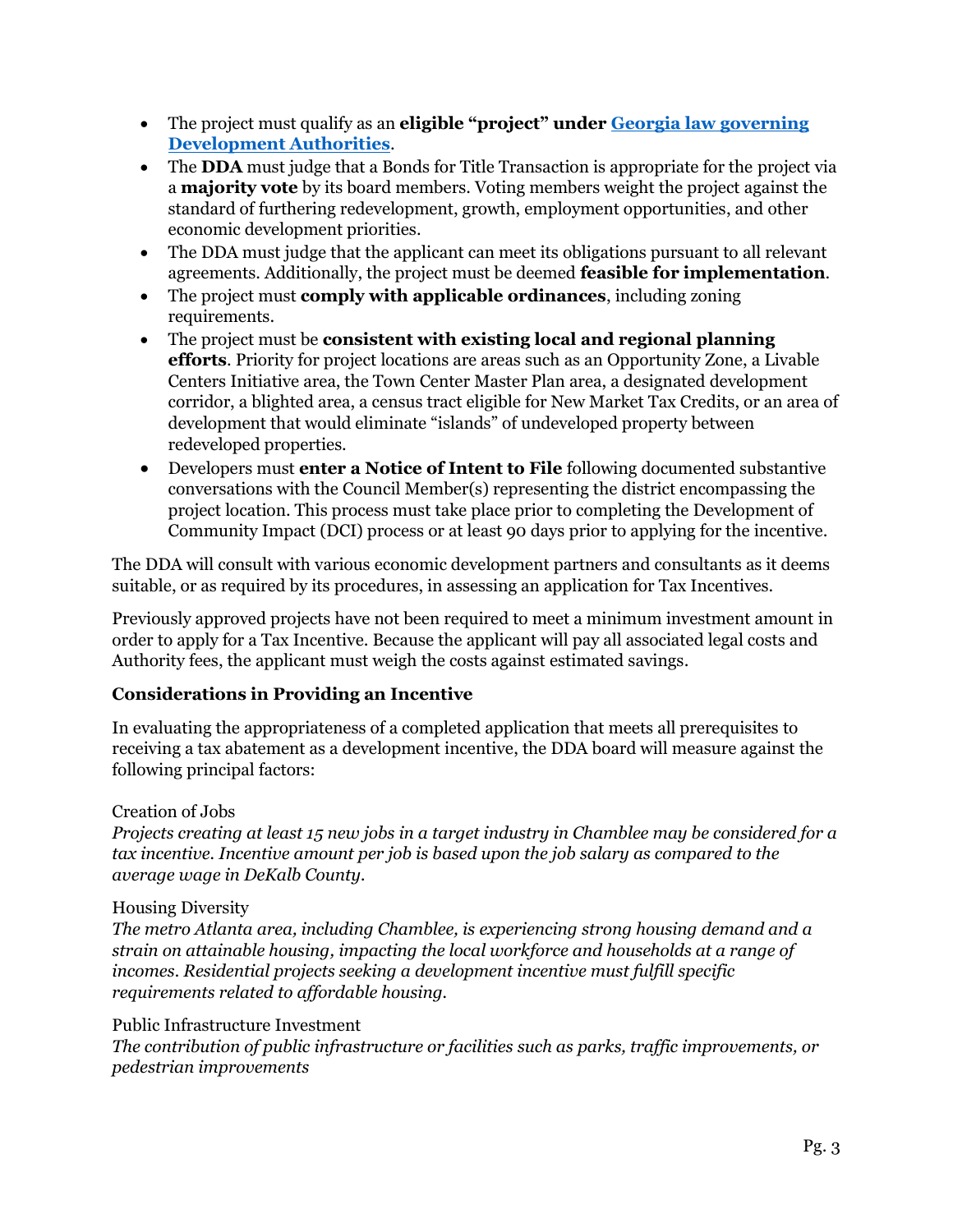## Historic Preservation

*Preservation of historic structures meeting the definition of historic under the [Georgia](https://www.dca.ga.gov/sites/default/files/whatmakesapropertyhistoric_0.pdf)  [Department of Natural Resources Historic Property Division](https://www.dca.ga.gov/sites/default/files/whatmakesapropertyhistoric_0.pdf)*

#### New Concept or Catalyst Project

*The extent that the project is a "catalyst" project, meaning it is a significant project in a relatively unproven area of town and is expected to have a multiplier effect by spurring further economic development projects; and/or*

*The extent that the project is a "proof-of-concept" project, meaning there are no other developments within 2,000 feet like the proposed development and the project will demonstrate that a business/development concept will be successful in Chamblee*

Environmental Conditions and Sustainability

*Commitment to sustainable design over and beyond the city's requirements as outlined in the city's Unified Development Ordinance and/or;*

*Environmental remediation, unless eligible to receive or leveraging tax credits under another program*

## *Meeting the considerations listed above does not guarantee a project will receive a tax incentive. The DDA retains the discretion to approve or deny a tax incentive request. Tax incentive requests will be evaluated comprehensively.*

## **Detailed Requirements for Job Creation Incentives**

Projects seeking a job tax credit in Chamblee must create at least 15 new full-time permanent jobs in the city in one of the target industries identified in the Chamblee Economic Development Strategic Plan.

Job creation will be evaluated based on the number of full-time permanent jobs within a target industry as well as the number of jobs that exceed DeKalb County's average wage.

The standard incentive amount is \$1,750 per job, with an opportunity for increased development incentive based on the salary of the position as compared to the average wage in DeKalb County.

Additional incentives may be given to projects creating jobs that exceed [DeKalb County's](https://explorer.gdol.ga.gov/gsipub/index.asp?docid=390)  [average wage](https://explorer.gdol.ga.gov/gsipub/index.asp?docid=390) by 110% or more. The DDA reserves the right to conduct audits at any time, either directly or through a third-party auditor, to verify job numbers and/or wage minimums are met.

| <b>Percent of County Average</b><br><b>Wage</b> | <b>Possible Tax Incentive Per</b><br><b>Full-Time Job Per Year for a</b><br><b>Maximum of 10 Years</b> |
|-------------------------------------------------|--------------------------------------------------------------------------------------------------------|
| 110%                                            | Up to $$3,500$ per position                                                                            |
| 120%                                            | Up to \$4,000 per position                                                                             |
| 150%                                            | Up to $$4,500$ per position                                                                            |
| 175%                                            | Up to $$5,000$ per position                                                                            |
| 200%                                            | Up to $$5,500$ per position                                                                            |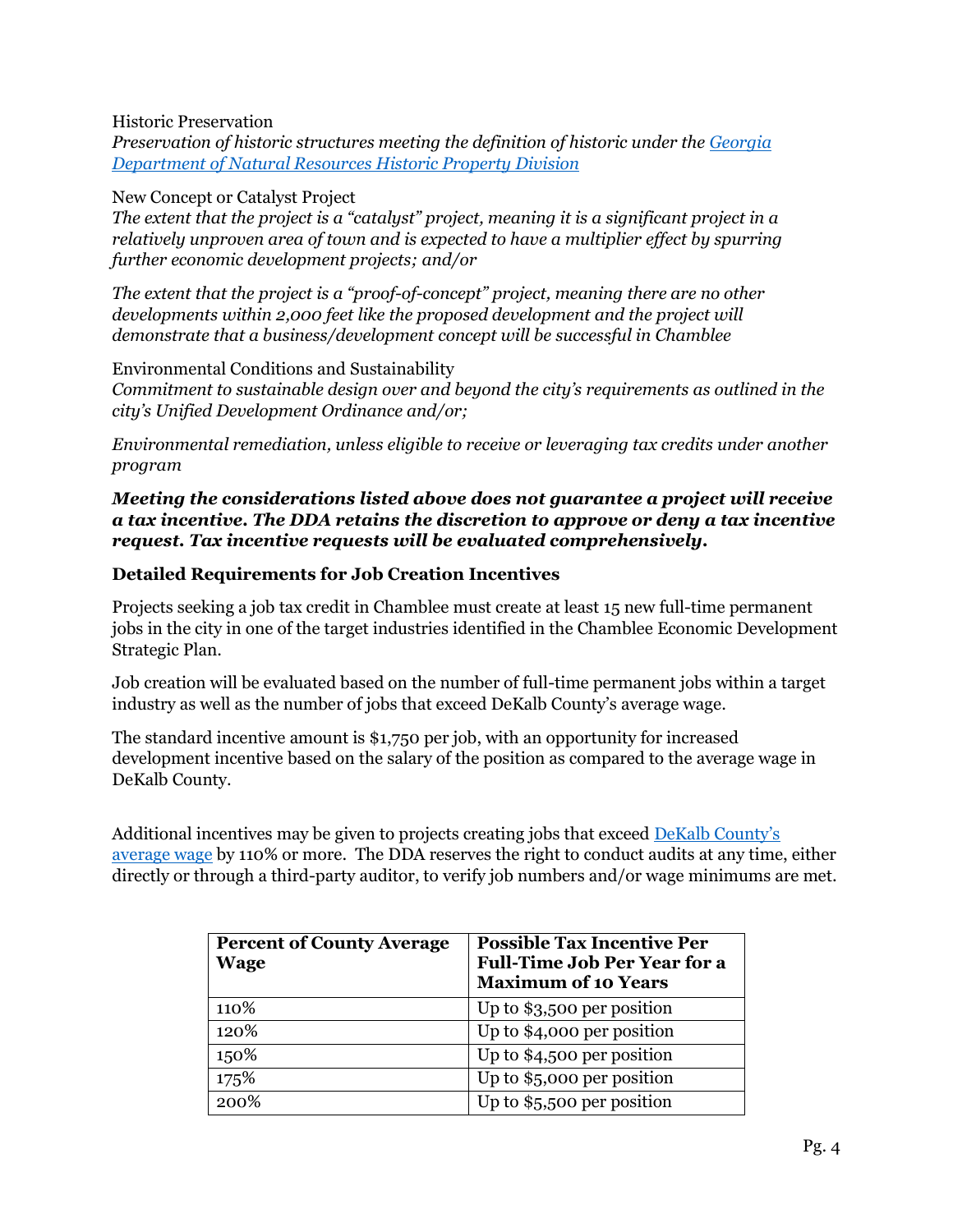Current target industries for The City of Chamblee are:

- entrepreneurship
- technical, research, consulting and corporate operations
- local and regional distribution
- healthcare, non-profits, educational institutions
- local and regional distribution
- information services
- production (construction and manufacturing)
- entertainment and recreation (ex. restaurants, movie theaters, film studios)

The beginning incentive amount of \$1,750 per job, threshold of 15 positions, and opportunity of incentive for up to 10 years is based on the [Georgia Business Expansion and Support Act's Job](https://www.georgia.org/competitive-advantages/incentives/tax-credits)  [Credit Program](https://www.georgia.org/competitive-advantages/incentives/tax-credits) and similar to the Job Tax Credit amount set by the Georgia Department of Economic Development<sup>1</sup>. This amount is based on DeKalb County's designation as a Level 3 County. Each year, Georgia counties are designated in one of four tiers based on the unemployment rate, per capita income, and poverty rate. A county's tier level determines the value of the tax credits earned, the allowed uses of the credits, and the minimum number of net new full-time jobs that must be created to qualify for state-level Job Tax Credits.

## **Detailed Requirements for Residential Projects Seeking an Incentive**

When the DDA began utilizing tax incentives as an economic development tool, an established goal was to increase housing quality and quantity in the downtown corridor. Two of the completed tax abatement projects are mixed-use residential developments which brought approximately 580 luxury apartment units to Downtown Chamblee. These projects have also spurred additional development projects around the western end of the downtown corridor, several of which also incorporate luxury apartment units.

The incentive strategy to increase the quality and quantity of housing units has been successful. The metro Atlanta area, including Chamblee, is now seeing drastic changes in housing demand and affordability, driving much of the workforce housing tenants out of the area.

The 2020 American Community Survey estimated 62.8% of households rent their living space. Currently, the average rent in Chamblee is \$1,485 per month, whereas the median household income is \$61,797. Based on these estimates, the average Chamblee household spends approximately 28.8% of their income on rent alone, excluding other necessary housing costs such as utilities. The threshold for affordable housing as defined by the federal Department of Housing and Urban Development is an aggregate expenditure (*including* necessary housing costs like utilities) of no more than 30% of monthly income.

The calculations above are based on the average rent and income for the entirety of Chamblee.

<sup>1</sup> https://79590748.flowpaper.com/BusinessIncentivesBrochure/#page=5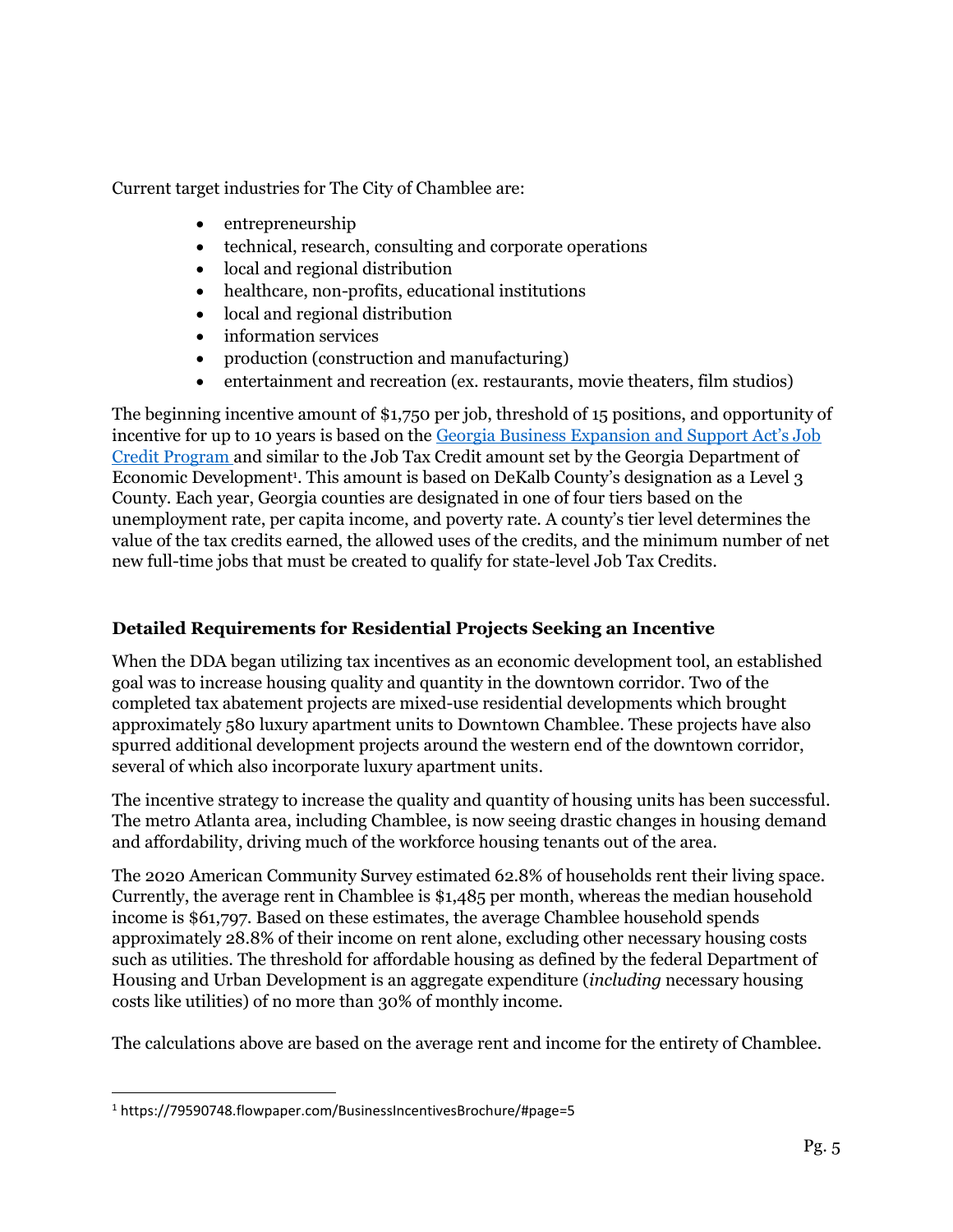Given the prime location and increased underlying land value of downtown real estate, it is reasonable to assume that market rate residential options in the Downtown Development Authority boundaries yield a higher rental rate and that downtown rent rates are on average greater than 30% of the average monthly income, exceeding the threshold for affordable housing.

Because of the lack of affordable units within the downtown corridor, applicants focusing on residential products and requesting a tax incentive must meet the following minimum requirements to be considered for a development incentive:

- Applicants for a tax incentive for multifamily rental housing projects must agree to set aside at least:
	- i. 5% of the housing units in the project for households with income that does not exceed 40% of the area median income ("AMI") for the Atlanta-Sandy Springs-Roswell, GA HUD Metro FMR Area, as determined from time to time by the U.S. Department of Housing and Urban Development; or
	- ii. 10% of the housing units in the project for households with income that does not exceed 60% of the AMI; or
	- iii. 20% for households with income that does not exceed 80% of AMI (the "Applicable AMI Percentage") during the term of the Tax Incentive

Any combination of the above may not exceed 30% of the total number of units within the development.

Projects meeting full requirements for an incentive related to housing diversity may be eligible for up to \$375,000 per unit in tax incentives, not to exceed \$20 million over a 20-year term.

| Units              | AMI     | Incentive                                  |
|--------------------|---------|--------------------------------------------|
| 5% of total units  | 40% AMI | $\frac{1}{2}$ \$375,000/unit over 20-years |
| 10% of total units | 60% AMI | $\frac{1}{2}$ \$300,000/unit over 20-years |
| 20% of total units | 80% AMI | $$225,000/$ unit over 20-years             |

- Households counted toward the Applicable AMI Percentage must not be required to pay more than 20% of the applicable AMI (40%, 60%, or 80% AMI) per month for rent.
- Unit size capacity will be determined using an estimate of 1-2 persons per bedroom
- All affordable units are required to be similar in construction and appearance to market units and not be in isolated or less marketable areas of the project. Additionally, the proportion of studio, 1 bedroom, 2 bedroom, 3 bedroom, etc. units designated for affordable housing must closely reflect the distribution of units of the overall project.
- Certain workforce housing tenants to include: teachers at public schools within the DeKalb County School District, police officers, firefighters, emergency medical technicians, and other public safety employees of DeKalb County or the City of Chamblee, will qualify under the set-aside requirements if the applicable household's income (as certified by the tenant's employer or other means) does not exceed 133% of the Applicable AMI Percentage (40%, 60%, or 80% of AMI) that would otherwise apply.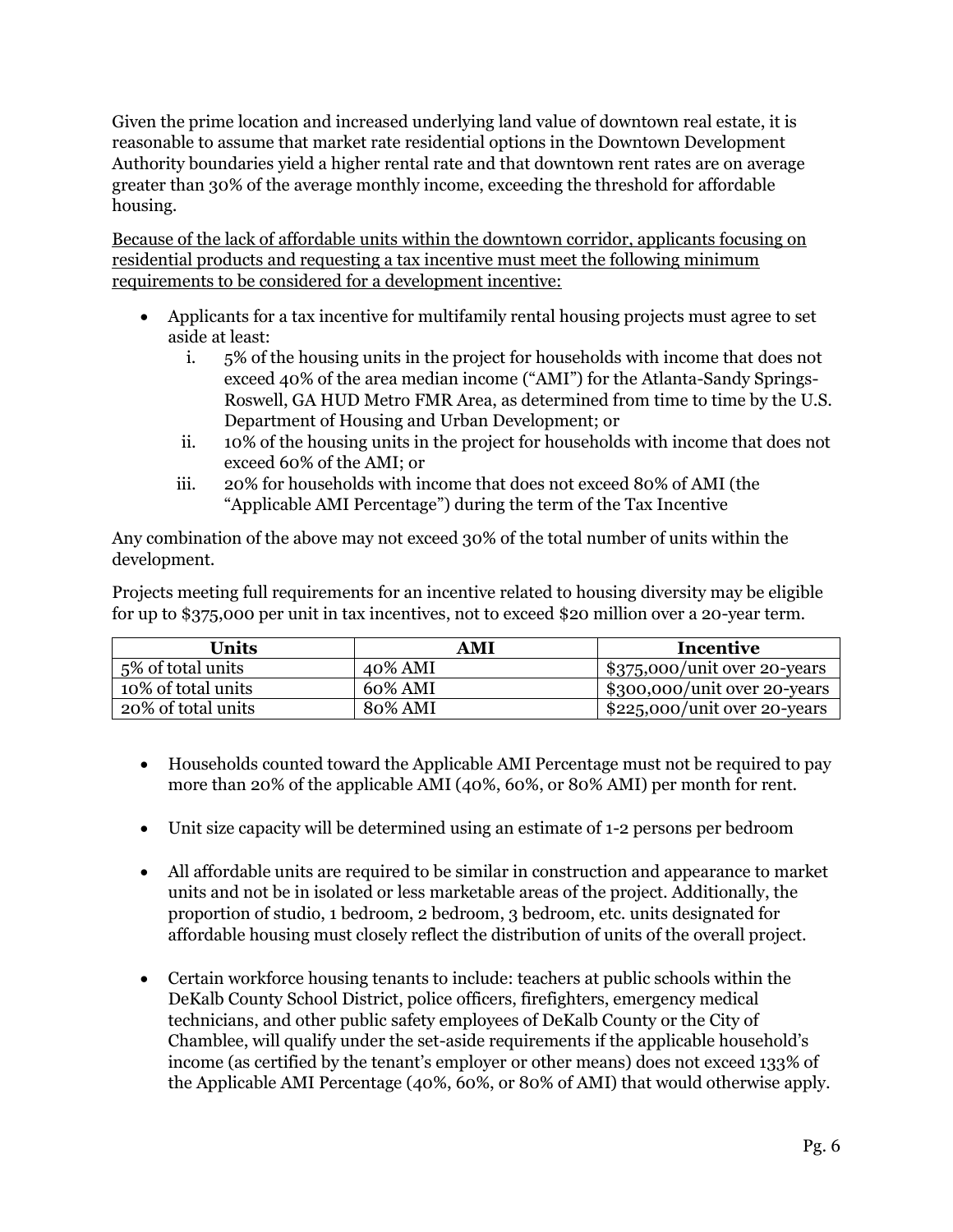- Unless otherwise authorized by the DDA, affordable units may not be leased to households comprised solely of full-time undergraduate students. In addition, incumbent tenants of affordable units whose income exceeds the current applicable income limit will be permitted to remain in their units for the remainder of the lease or up to three months if the tenant's annual household income falls within 140% of the Applicable AMI Percentage (40%, 60%, or 80% of AMI) that would otherwise apply.
- Multifamily rental developments may be required to provide the DDA with a recorded rental restriction agreement (in a form acceptable to the DDA) detailing the affordable set-aside requirements. Applicants for multifamily rental housing developments must agree to certain affordability covenants, including, but not limited to:
	- o the delivery of annual monitoring and compliance reports;
	- o maintaining verifiable waiting lists for affordable units;
	- o periodic on-site visits and participation in annual compliance training.
- Applicants for multifamily rental housing projects must also agree to not refuse to lease affordable units to holders of Section 8 vouchers or other comparable tenant-based assistance programs.

While it is the intent of the DDA to require the affordable housing set aside for all projects incorporating a residential component and requesting a tax incentive through the Chamblee DDA, there may be exceptions which would allow the project to move forward without the affordable housing set aside requirement. Such conditions include:

- Public infrastructure investment, such as traffic improvements, pedestrian improvements, and/or parks, which exceed the minimum requirements as set by the city's Unified Development Ordinance and exceeds 3% of hard project costs
- Costs incurred related to environmental remediation of the site exceed 5% of hard project costs
- The project creates or retains at least 100 new jobs with at least 50% jobs of those exceeding the [DeKalb County average wage](https://explorer.gdol.ga.gov/gsipub/index.asp?docid=390)

## **Detailed Requirements for Projects Seeking an Environmental/Sustainability Tax Incentive**

Projects meeting undue hardship due to environmental remediation, stormwater retention requirements, sewer capacity issues, or other unforeseen circumstances may be considered for a tax incentive. Projects must demonstrate that the substantial increase in costs associated with the remediation makes the project cost prohibitive. Should a project receive a tax incentive to address increased costs due to environmental issues, the project cannot also pursue additional tax credits or incentives concurrently.

Additionally, projects that significantly exceed the city's sustainable requirements as outlined in the city's Unified Development Ordinance may be given consideration for a tax incentive. To trigger this consideration, projects must meet the minimum requirements to qualify as Gold Certified in either LEED or another similar program approved by the DDA. Projects cannot merely meet the criteria through a checklist but must go through the associated program certification process to meet this consideration.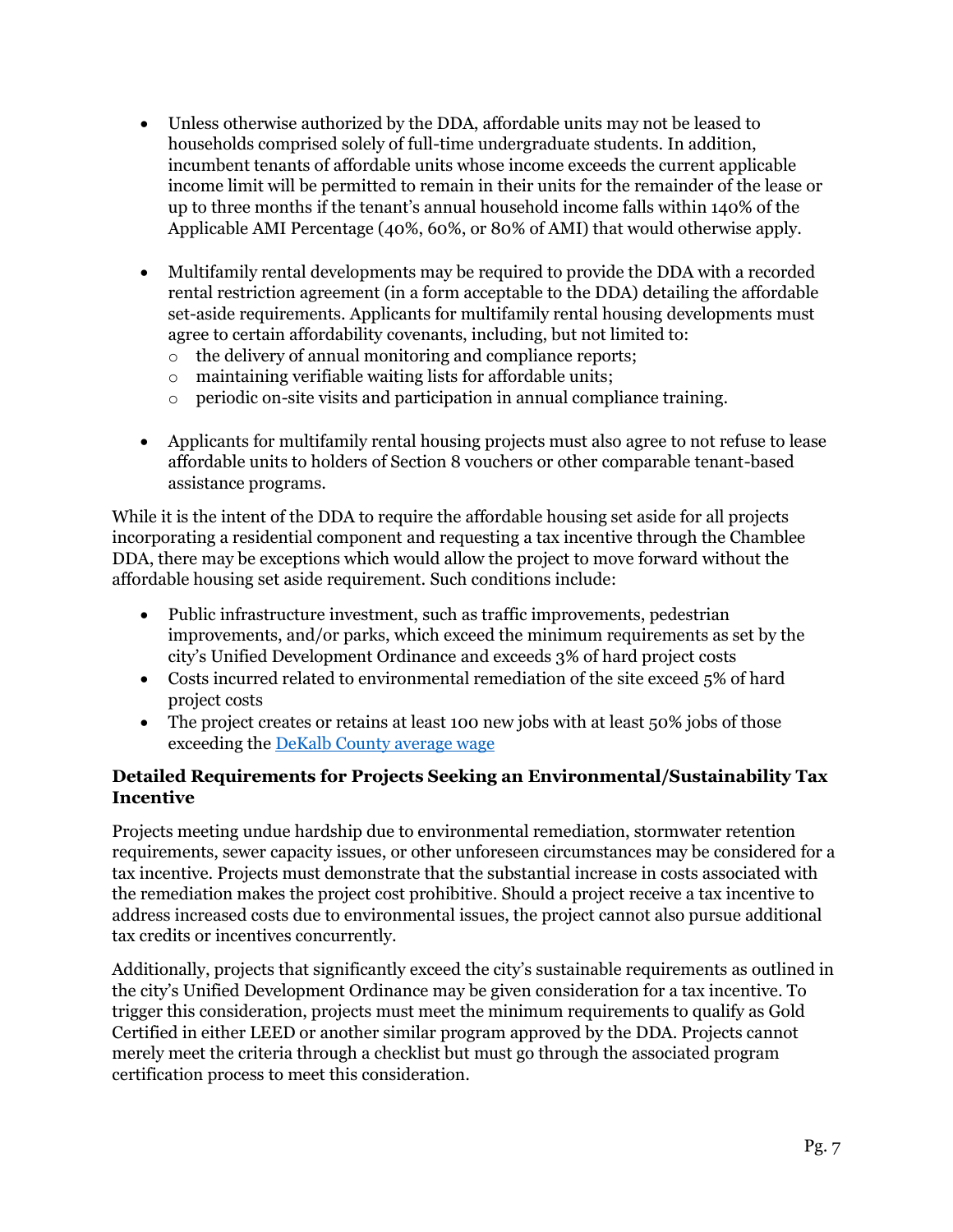## **Process and Timeline**

Developers must file a Notice of Intent with the DDA utilizing applicable forms and must include a summary description of the project, any concept plans, justification for the incentive and a community engagement plan. The Notice of Intent must follow substantive conversations with the Council Member(s) representing the district encompassing the project location as well as preliminary discussions between the applicant, DDA staff, and DDA Chair. Staff will review initial inquiries to determine a project meets the prerequisites to move forward in the process.

These preliminary steps in the process take place prior to completing the Development of Community Impact (DCI) review process and at least 90 days prior to formally applying for the incentive, including filing the fiscal impact analysis and any other necessary reports or information.

Following receipt of the completed application, the DDA Executive Director will determine if the project meets the minimum standards for recommending the Bonds for Title Transaction for consideration by the full DDA.

The Chamblee Downtown Development Authority meets monthly on the fourth Tuesday at 6:30 p.m.

Bonds for Title Transactions receive two formal approvals by the full DDA board: (1) the Inducement Resolution, at which time the transaction is approved in principle, and (2) the final Bond Resolution, at which time the full legal documentation is approved in substantial form.

The applicant will be expected to have knowledgeable representatives available for necessary DDA meetings, in whatever capacity the meeting is being held (in-person or virtual).

Following approval of an Inducement Resolution by the DDA, the applicant will work with the deal team (applicant's attorneys, its advisors, DDA staff, and DDA attorneys) to prepare and complete the legal documentation, obtain the final Bond Resolution at a subsequent meeting of the DDA, and submit all necessary documents for validation to the District Attorney for review.

Following successful bond validation, the Bonds for Title Transaction may be closed.

The timeline for consideration of development incentives is variable, depending on issues encountered and the schedules of the deal team as well as consideration by and questions from the DDA. Generally the period elapsing from filing of an application to closing the Bonds for Title transaction is approximately 90 days. However, additional time should be accounted for in giving city council members notification of intent to apply for a tax incentive, as well as to hold preliminary conversations with the DDA. The DDA retains the ability to hold special-called meetings to accelerate the schedule should they so choose. See Appendix B for a sample timeline.

Annual reporting for all incentive projects is required as defined in the final memorandum of understanding (MOU).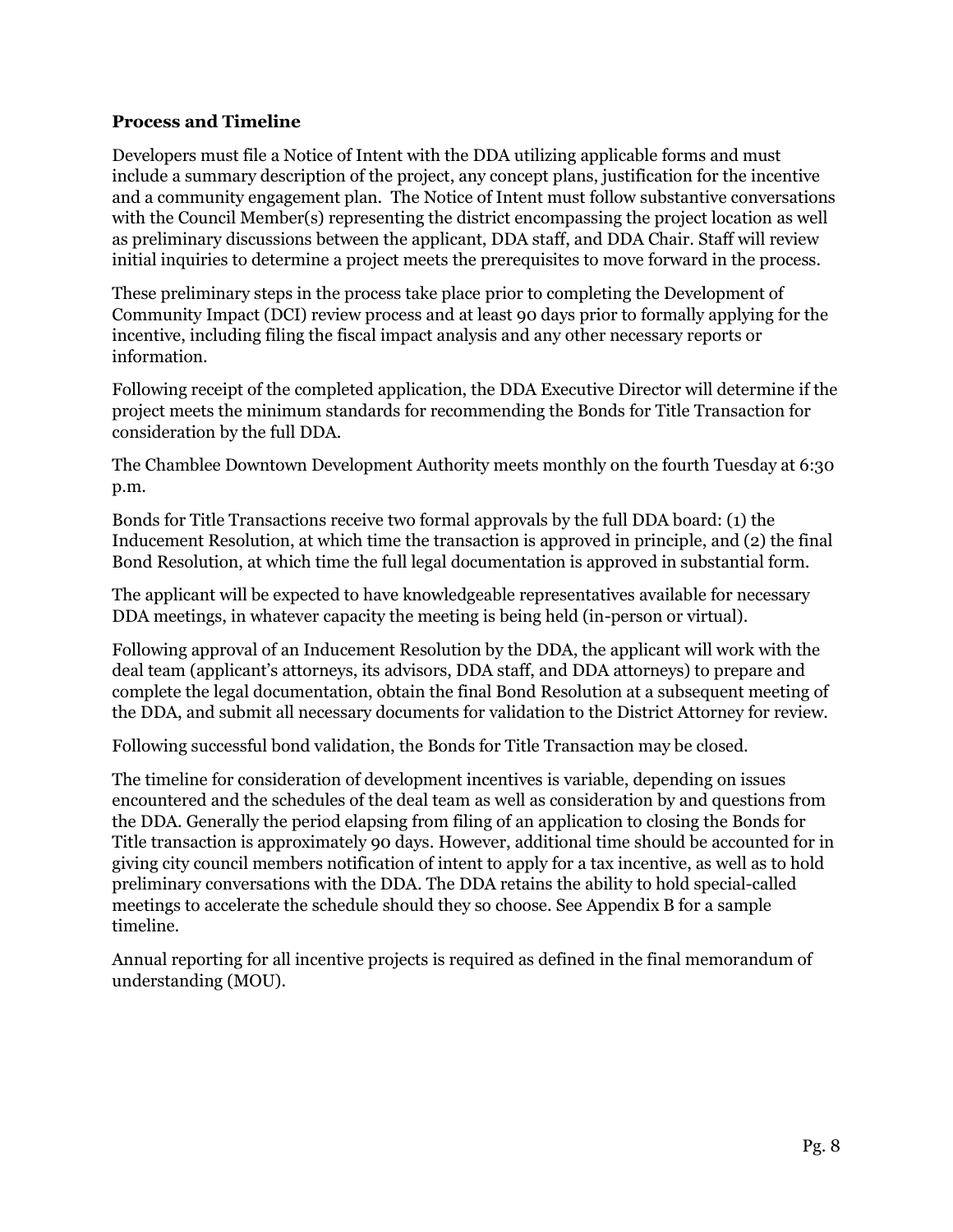## **Limitations**

The DDA is vested with legal authority for determining whether to enter into any Bonds for Title Transactions to provide Tax Incentives. The DDA may make exceptions to these eligibility considerations or alter them from time to time, and its judgements and decisions in any instance are not subject to challenge or review.

| Table 4: Fiscal Impact, Chamblee, Project X |           |           |           |           |           |           |           |           |
|---------------------------------------------|-----------|-----------|-----------|-----------|-----------|-----------|-----------|-----------|
| <b>REVENUES</b>                             | 2021      | 2022      | 2023      | 2024      | 2025      | 2026      | 2027      | 2028      |
| Sales Taxes                                 | \$40      | \$49      | \$56      | \$65      | \$74      | \$82      | \$91      | \$101     |
| <b>Property Taxes</b>                       | \$220,370 | \$220,014 | \$219,116 | \$217,816 | \$216,863 | \$215,854 | \$214,642 | \$213,374 |
| <b>Franchise Fees</b>                       | \$53      | \$119     | \$195     | \$228     | \$262     | \$297     | \$332     | \$367     |
| <b>Occupation Tax</b>                       | \$0       | \$0       | \$0       | \$0       | \$0       | \$0       | \$0       | \$0       |
| Liquor Licenses                             | \$15      | \$33      | \$54      | \$63      | \$72      | \$82      | \$92      | \$101     |
| Alcoholic Bev Tax                           | \$7       | \$17      | \$27      | \$32      | \$37      | \$42      | \$47      | \$52      |
| Services                                    | \$17      | \$39      | \$64      | \$74      | \$85      | \$97      | \$108     | \$120     |
| Fines                                       | \$44      | \$100     | \$163     | \$191     | \$219     | \$248     | \$278     | \$307     |
| Permits                                     | \$39      | \$89      | \$145     | \$170     | \$195     | \$221     | \$247     | \$273     |
| <b>Miscellaneous Fees</b>                   | \$86      | \$194     | \$317     | \$371     | \$426     | \$483     | \$540     | \$597     |
| <b>Total Revenues</b>                       | \$220,671 | \$220,654 | \$220,137 | \$219,010 | \$218,233 | \$217,406 | \$216,377 | \$215,292 |
| <b>EXPENDITURES</b>                         |           |           |           |           |           |           |           |           |
| Support                                     | \$165,242 | \$164,036 | \$162,535 | \$160,976 | \$159,875 | \$116,491 | \$115,655 | \$114,809 |
| <b>Public Works</b>                         | \$68      | \$154     | \$251     | \$294     | \$337     | \$383     | \$428     | \$473     |
| Recreation/Libraries                        | \$77      | \$175     | \$286     | \$335     | \$384     | \$436     | \$487     | \$539     |
| Court System                                | \$9       | \$20      | \$33      | \$38      | \$44      | \$50      | \$56      | \$62      |
| <b>General Government</b>                   | \$63      | \$142     | \$232     | \$272     | \$312     | \$354     | \$396     | \$438     |
| <b>Health Services</b>                      | \$0       | \$0       | \$0       | \$0       | \$0       | \$0       | \$0       | \$0       |
| Social Welfare                              | \$0       | \$0       | \$0       | \$0       | \$0       | \$0       | \$0       | \$0       |
| <b>Public Safety</b>                        | \$233     | \$528     | \$863     | \$1,010   | \$1,158   | \$1,313   | \$1,469   | \$1,624   |
| <b>Other Costs</b>                          | \$89      | \$201     | \$329     | \$385     | \$441     | \$501     | \$560     | \$619     |
| <b>Total Expenditures</b>                   | \$165,781 | \$165,256 | \$164,529 | \$163,310 | \$162,551 | \$119,528 | \$119,051 | \$118,564 |
| <b>NET REVENUES</b>                         | \$54,890  | \$55,398  | \$55,608  | \$55,700  | \$55,682  | \$97,878  | \$97,326  | \$96,728  |
|                                             |           |           |           |           |           |           |           |           |
| <b>REVENUES</b>                             | 2029      | 2030      | 2031      | 2032      | 2033      | 2034      | 2035      |           |
| <b>Sales Taxes</b>                          | \$110     | \$110     | \$110     | \$110     | \$110     | \$110     | \$110     |           |
| <b>Property Taxes</b>                       | \$212,673 | \$211,096 | \$210,119 | \$208,631 | \$208,132 | \$207,821 | \$207,584 |           |
| <b>Franchise Fees</b>                       | \$406     | \$430     | \$444     | \$444     | \$444     | \$444     | \$444     |           |
| <b>Occupation Tax</b>                       | \$0       | \$0       | \$0       | \$0       | \$0       | \$0       | \$0       |           |
| Liquor Licenses                             | \$112     | \$119     | \$123     | \$123     | \$123     | \$123     | \$123     |           |
| Alcoholic Bev Tax                           | \$57      | \$61      | \$63      | \$63      | \$63      | \$63      | \$63      |           |
| Services                                    | \$132     | \$140     | \$145     | \$145     | \$145     | \$145     | \$145     |           |
| Fines                                       | \$339     | \$360     | \$372     | \$372     | \$372     | \$372     | \$372     |           |
| Permits                                     | \$302     | \$320     | \$331     | \$331     | \$331     | \$331     | \$331     |           |
| Miscellaneous Fees                          | \$660     | \$700     | \$723     | \$723     | \$723     | \$723     | \$723     |           |

# **APPENDIX A – Fiscal Impact Example**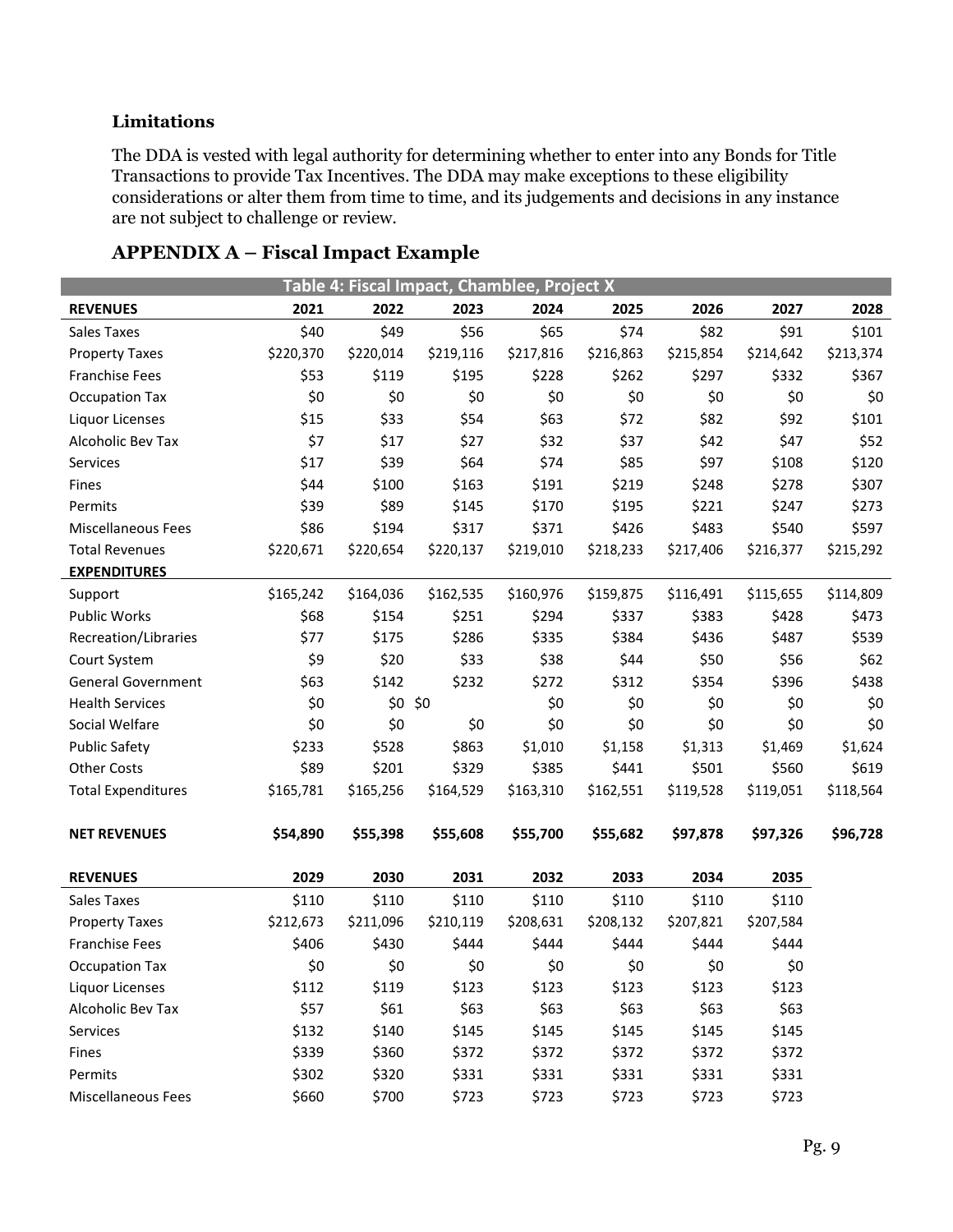| <b>Total Revenues</b>     | \$214,791   | \$213,336 | \$212,430 | \$210,942 | \$210,443 | \$210,132 | \$209,895 |  |
|---------------------------|-------------|-----------|-----------|-----------|-----------|-----------|-----------|--|
| <b>EXPENDITURES</b>       |             |           |           |           |           |           |           |  |
| Support                   | \$114,285   | \$114,004 | \$113,955 | \$113,464 | \$113,406 | \$113,367 | \$113,347 |  |
| <b>Public Works</b>       | \$523       | \$555     | \$573     | \$573     | \$573     | \$573     | \$573     |  |
|                           |             |           |           |           |           |           |           |  |
| Recreation/Libraries      | \$596       | \$632     | \$652     | \$652     | \$652     | \$652     | \$652     |  |
| Court System              | \$68        | \$72      | \$75      | \$75      | \$75      | \$75      | \$75      |  |
| <b>General Government</b> | \$484       | \$513     | \$530     | \$530     | \$530     | \$530     | \$530     |  |
| <b>Health Services</b>    | \$0         | \$0       | \$0       | \$0       | \$0       | \$0       | \$0       |  |
| Social Welfare            | \$0         | \$0       | \$0       | \$0       | \$0       | \$0       | \$0       |  |
| <b>Public Safety</b>      | \$1,795     | \$1,904   | \$1,966   | \$1,966   | \$1,966   | \$1,966   | \$1,966   |  |
| <b>Other Costs</b>        | \$684       | \$726     | \$749     | \$749     | \$749     | \$749     | \$749     |  |
| <b>Total Expenditures</b> | \$118,435   | \$118,406 | \$118,500 | \$118,009 | \$117,951 | \$117,912 | \$117,892 |  |
| <b>NET REVENUES</b>       | \$96,356    | \$94,930  | \$93,930  | \$92,933  | \$92,492  | \$92,220  | \$92,003  |  |
| 10-Year NPV               | \$1,032,623 |           |           |           |           |           |           |  |

This project is based on an office development bringing approximately 500 jobs to Downtown Chamblee. The project investment is nearly \$80 million for a 15-year tax incentive capped at \$6 million.